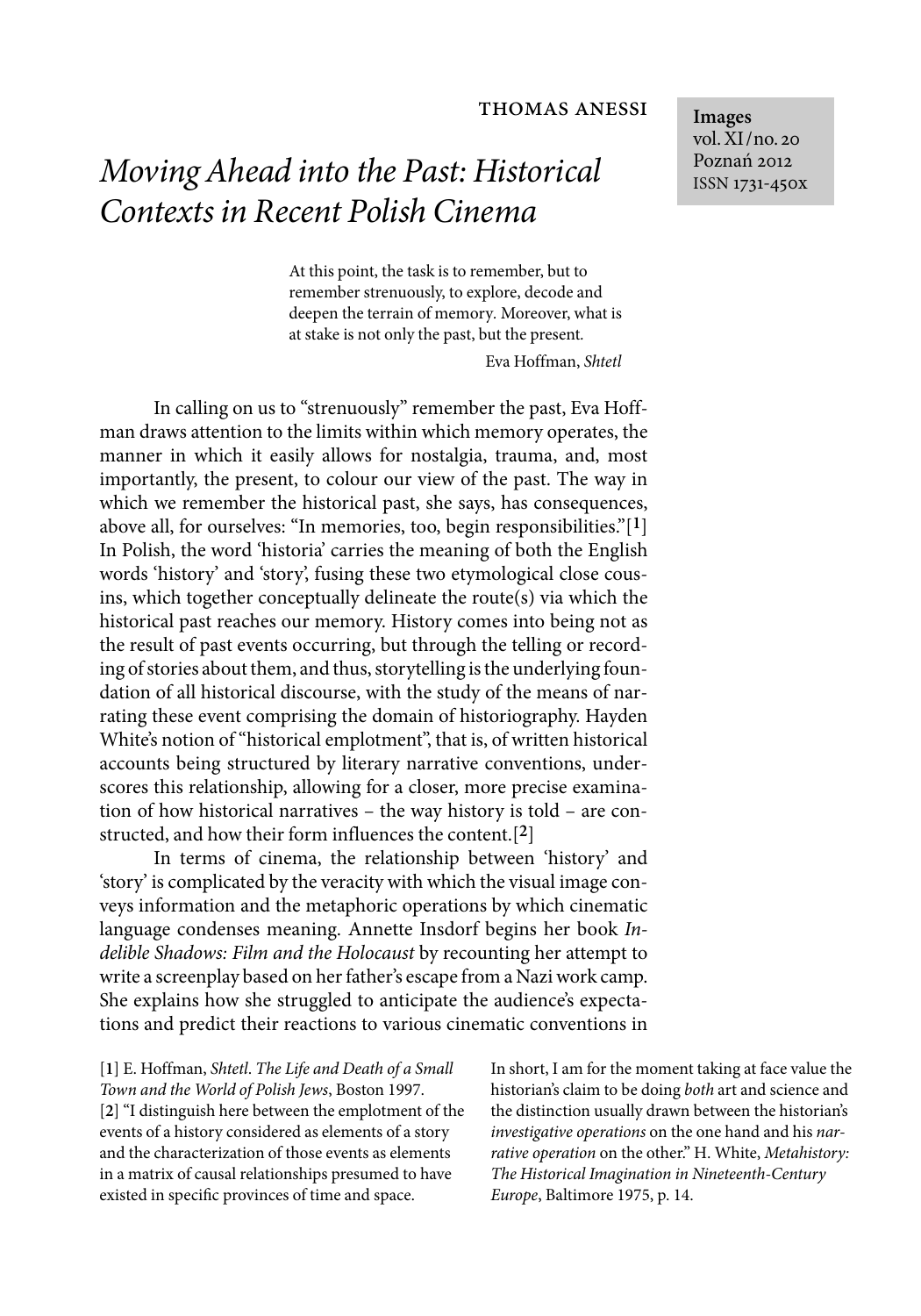**6** thomas anessi

the depiction of real events embedded in the wider historical context of the Holocaust:

How would you show people being butchered? How much emotion is too much? How will viewers respond to light-hearted moments in the midst of suffering? I was caught between the conflicting demands of historical accuracy and artistic quality.[**3**]

These same questions can be asked about cinematic depictions of other traumatic historical events and periods that left their marks on national and other communities in the form of lost lives, suffering, and deprivation, which in the case of Poland includes not only the Second World War, but also the communist era. On the other hand, the modes of film production and consumption in Poland, including state funding, but, more significantly, a mass market dominated by Hollywood films, Multiplex cinemas, and the aesthetics they embody, present a second set of forces guiding today's cinematic uses of the historical past. Thomas Dougherty addressed this issue in terms of American cinema nearly two decades ago in his review of *Schindler's List* (1993), complaining that "Hollywood has come to seem the prism through which all history, genocidal or otherwise, is witnessed and felt."[**4**] It is thus clear that formulations of history in film are guided by two seemingly incongruous demands, both of which are mediated by changing cinematic genre conventions: fidelity to truth and fulfilment of audience expectations.

This situation, however, is nothing new. A similar dilemma existed in relation to fiction in the 18th and 19th centuries, when critics and writers were anxious about mixing "truth and fiction." In the 19th century, depictions of the past in historical novels and realist novels would come to be distinguished from "the mere costumery" found in romances through what Georg Lukaćs labelled "historically representative" depictions of characters and settings, whose "spatio-temporal (i.e. historical) character" reflected "the concrete (i.e. historical) significance of place and time."[**5**] A key element in much of the historical fiction that has since followed, ranging from the novels of Walter Scott and Sienkiewicz, to non-Western works, such as Chinua Achebe's *Things Fall Apart* (1959) and Yukio Mishima's *Sea of Fertility* tetralogy (1969–1971), has been an effort to express and define national character through narratives depicting individual characters.[**6**]

Since the publication of Benedict Anderson's *Imagined Communities* in 1991, national communities have increasingly come to be seen as constructions of literary, cinematic, and other discourses. This focus on the construction of national identity as a form of discursive self-fashioning is particularly useful in the case of Poland, whose bor-

[**3**] A. Insdorf, *Indelible Shadows: Film and the Holocaust*, Cambridge 1989, p. xiii. [**4**] T. Doherty, *Schindler's List*, *"*Cineaste", April 1994, vol. 20, no. 3, p. 50.

[**5**] G. Lukács, *The Historical Novel*, trans. H. and S. Mitchell, London Press, 1962 (1937), p. 21.

[**6**] J. de Groot, *The Historical Novel*, Oxen 2010, p. 49.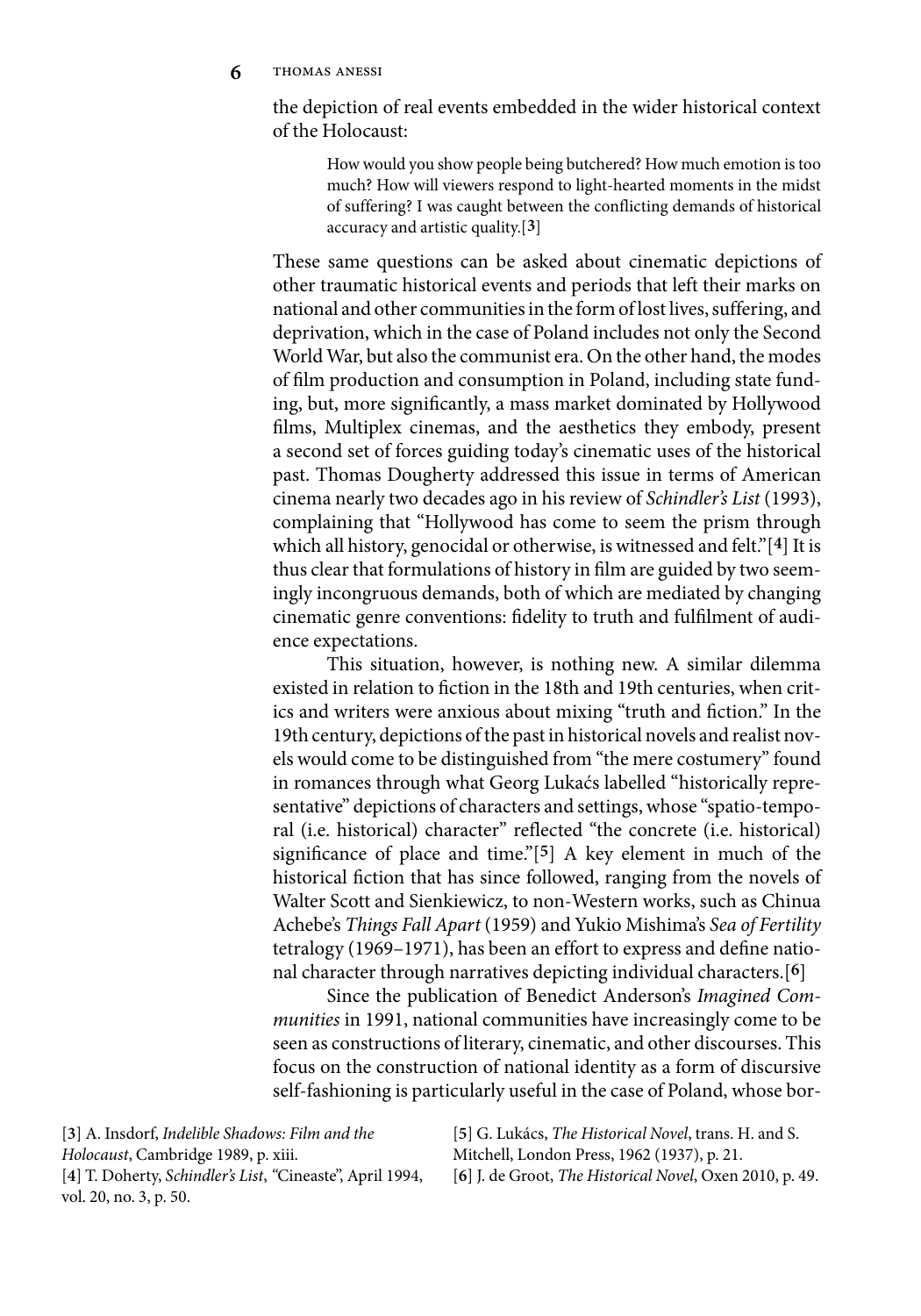ders, population, and political and economic orders have repeatedly undergone radical change over the centuries, profoundly affecting – physically and conceptually – who and what comprised the Polish national community.[**7**]

In the Polish People's Republic (Polska Rzeczpospolita Ludowa, or PRL), the use of the past in film became an important means for constructing a 'national community' that would fit well into the physical and ideological borders of the new socialist state, and for legitimizing it as the legitimate historical successor to previous Polish states. The Second World War, the scars from which were still fresh and visible, was thus a common cinematic theme in the first years of the new regime, with early films such as *Forbidden Songs* (*Zakazane piosenki*, 1947), *Last Stop* (*Ostatni etap*, 1948), and *Border Street* (*Ulica Graniczna*, 1949) highlighting the horrors of and resistance to German occupation. Later, both the auteur cinema of the Polish Film School in the 1950s (Wajda, Munk, Kutz, etc.) and popular films of the 1960s, like the 'Red Westerns' *The Law and the Fist* (*Prawo i pięść*, 1964) and *The Echo of Wolves*(*Wilcze echa*, 1968), continued to use the war and early postwar rebuilding as settings for fictionalized depictions that, in the first case, represented early attempts to recast the recent past in a more (artistically) honest, less ideological light, and, in the second, to mythologize it within the conventions of Western popular forms.

In the 1970s, mega-production historical costume dramas, such as Jerzy Hoffman's*The Deluge* (*Potop*, 1974), Andrzej Wajda's *The Promised Land* (*Ziemia obiecana*, 1975), and Jerzy Antczak's *Nights and Days* (*Noce i dnie*, 1975) readily made use of conventions borrowed from or inspired by the officially decadent American film industry; in doing so, however, the films helped Poland's communist leadership achieve certain programmatic goals. Among these was social control: such films and other seemingly non-ideological forms of popular culture functioned as a so-called 'safety valve' to relieve social pressure. Like the circuses of ancient Rome, such entertainment, especially when featuring spectacular, heroic action (this would also include sport), acted as a means of *compensation* that allayed through vicarious experience viewers' need for authentic action.[**8**] These films were also sources of national pride, earning praise for the

[**7**] B. Anderson, *Imagined Communities: Reflections on the Origin and Spread of Nationalism*, London 1991. Anderson uses the example of multiple shifts in the state language used in England over the course of a millennium, including Latin and French, but the same argument could be used for linguistic shifts in the pre-partition Commonwealth, especially in Lithuania, which used Latin, Chancery Slavonic, and Polish as court languages, with Lithuanian not functioning as a written language until the 16th century,

and for the period of the partitions for both the Lithuanian and Polish national communities. See: T. Snyder, *The Reconstruction Of Nations: Poland, Ukraine, Lithuania, Belarus, 1569–1999*, New Haven 2004, pp. 17–26.

[**8**] See the discussion of Charles Y. Glock's division of the means of social control, aimed at preventing collective (political) action, into *sanctions*, *compensations*, and *ideology* in D.C. Leege, et al. *The Politics of Cultural Differences*, Princeton 2002, pp. 45–46.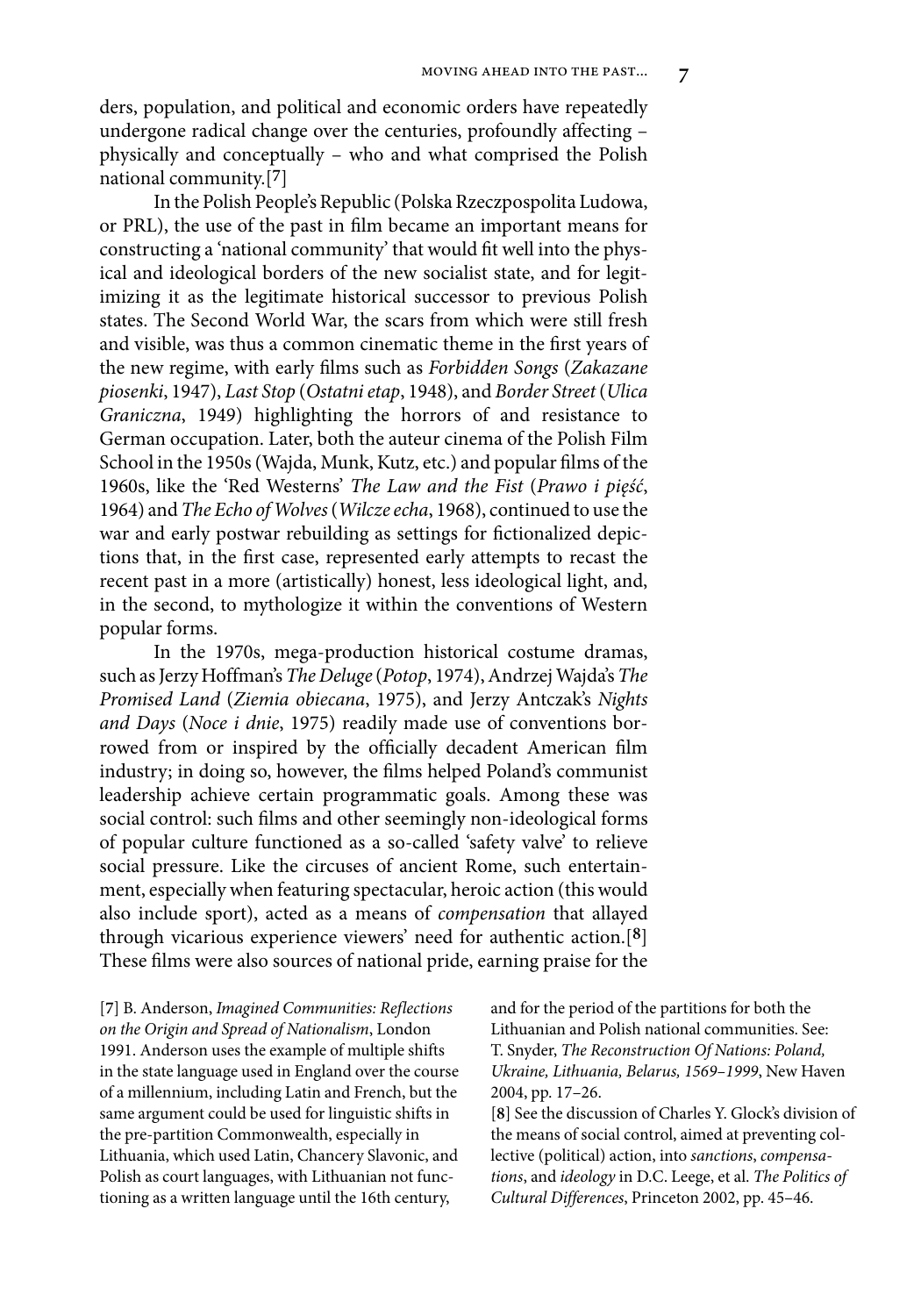**8** thomas anessi

**of the PRL**

PRL domestically and abroad for its cultural achievements, including Academy Award nominations for all three aforementioned films.[**9**] Censorship and self-censorship were taken as givens in the statefunded film industry, where filmmakers generally had to limit their deviation from officially-sanctioned versions of history to various forms of conspiratorial solidarity with viewers, who looked for coded messages and smuggled visual content as surreptitious pleasures provided by the directors, ostensibly (but rarely in truth) behind the censor's back.

The legacy of historical films from the communist period continued to exert an influence in the post-1989 era, with pundits often questioning whether visions of the past produced under the former system are not harmful for today's viewers, especially younger ones. While such concerns have been most loudly voiced in relation to the popular television series *Four Tankman and a Dog* (*Czterej pancerni i pies*, 1966–1970), set during the Second World War, the premise that the improper reception of historical visual narratives created under the former system could still be dangerous today has been repeatedly put forward in the media, primarily by conservative commentators. Broader questions about the role of history in popular films from the past were raised in an exhibition held in the Zachęta Gallery in 2000 by Piotr Uklański, a Polish-born artist living in New York since 1991. The exhibition, which had been originally exhibited in London in 1998, was entitled *Nazis* and consisted of 164 colour and black and white photographs of actors posing as the Nazis they play in various films from around the world. Uklański's message in the work was that mass culture presents a false image of Nazis, with portrayals generally featuring well-known and charismatic actors, and that for those born long after the Second World War, these images are often the only ones they have.[**10**] At the Warsaw exhibition, actor Daniel Olbrychski struck down from the wall his own image and those of several others with a prop sabre he had used in the film *Deluge*. Olbrychski's attack on the images and the media sensation it created underscored the seriousness with which cinematic historical iconography continued to be treated in post-1989 Poland. Perhaps even more than the exhibition itself, the actor's choice to literally 'attack' the photographic reproductions on display in a 'Sarmatian defence of honour' attested to the **Film and Memory** 

[**9**] Of the six films nominated for Best Foreign Language Film through 1979, four were historical megaproductions. In addition to the three mentioned above, also nominated was Kawalerowicz's historically-themed *Pharoah* (*Faraon*, 1966). The other two were Polański's *Knife in the Water* (*Nóż w wodzie*, 1963) and Wajda's *The Maids of Wilko* (*Panny z Wilka*, 1979).

[**10**] In the words of the artist himself: "The portrait of a Nazi in mass culture is the most prominent example of how the truth about history, about people is distorted. This is all the more important to me in that this is the main source of information about those times, and for many people – the only one." http://www.culture.pl/web/english/resources-visualarts-full-page/-/eo\_event\_asset\_publisher/eAN5/ content/piotr-uklanski [accessed: 28.12.2012].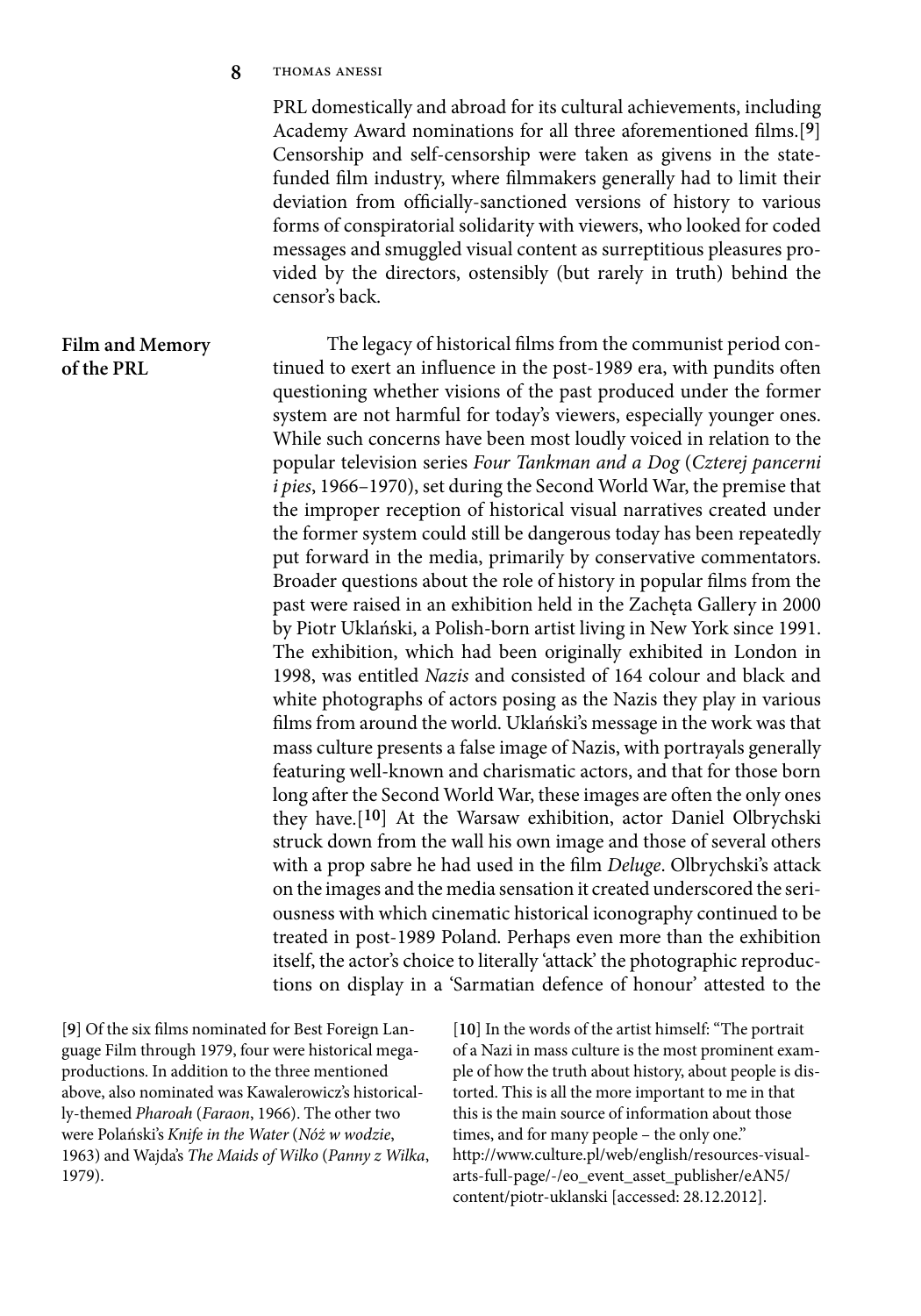perceived power of these photographs – and by extension the films behind them – to act as potential sources of false knowledge both about real-life Nazis and, as Olbrychski seems to indicate, about reallife actors, as well.

In *Polish Cinema Now!*, volume editor Mateusz Werner notes that Kazimierz Kutz's *Death as a Slice of Bread* (*Śmierć jak kromka chleba*, 1994) and Filip Bajon's *Poznań '56* (1996) were among the few films of the 1990s to specifically address life under the PRL. Both do so by focusing on iconic moments of mass political resistance, the massacre at the Wujek Coal Mine during martial law and the Poznań Uprising of 1956. Werner says it was not until the opening in 2004 of the Warsaw Rising Museum, with its innovative participatory narrative structure, that "it became apparent that interest in the tragic Polish history was not limited to a handful of sentimental old-timers and a marginal group of politicians fossilized in their outdated pretensions," but also evoked emotions among young people and "regular folk."[**11**] Krzysztof Krauze's *Street Games*(*Gry uliczne*, 1996) confronts precisely this lack of interest in Poland's recent past and in life under PRL among young people in the mid-1990s by portraying the search for answers about events from the early Solidarity era as not merely an 'archeological' activity, but an adventure into issues shrouded in mystery and leading to political intrigue in the present day. The film, set in contemporary times, deals with the discovery by two young journalists of information about the death nearly two decades earlier of student activist Stanisław Pyjas, apparently at the hands of the communist secret services (SB). Krauze's film takes a meta-documentary approach, setting the true story of a mysterious informant codenamed 'Ketman' within the fictional frame of the journalists' work on a documentary about Pyjas' death. Although the film deals with the PRL period, it is essentially a political thriller in which the journalists are led to highly placed figures whose actions – both in the past and present – the men are eager to hide. Krauze adds fictional layers and details to a real-life story in order to adapt it to the political climate of the mid-1990s, which in this case involves not so much finding Pyjas' killers, as exposing the seedy past of hidden behind (but also indicative of) the political and financial ambitions of a member of Poland's post-communist elite. The young journalists initially treat the decades-old cover-up behind Pyjas' death as something distant and abstract, but are drawn into the story when they realize it leads to those in the upper echelons of power. Moreover, they begin to increasing identify with the victim – as Krauze no doubt hopes the viewer will, as well – whom they come to see as being, in many ways, much like themselves.

[**11**] M. Werner, "Whatever happened to Polish Cinema after 1989", in: *Polish Cinema Now!*, ed. M. Werner, Warsaw 2010, pp. 12–13.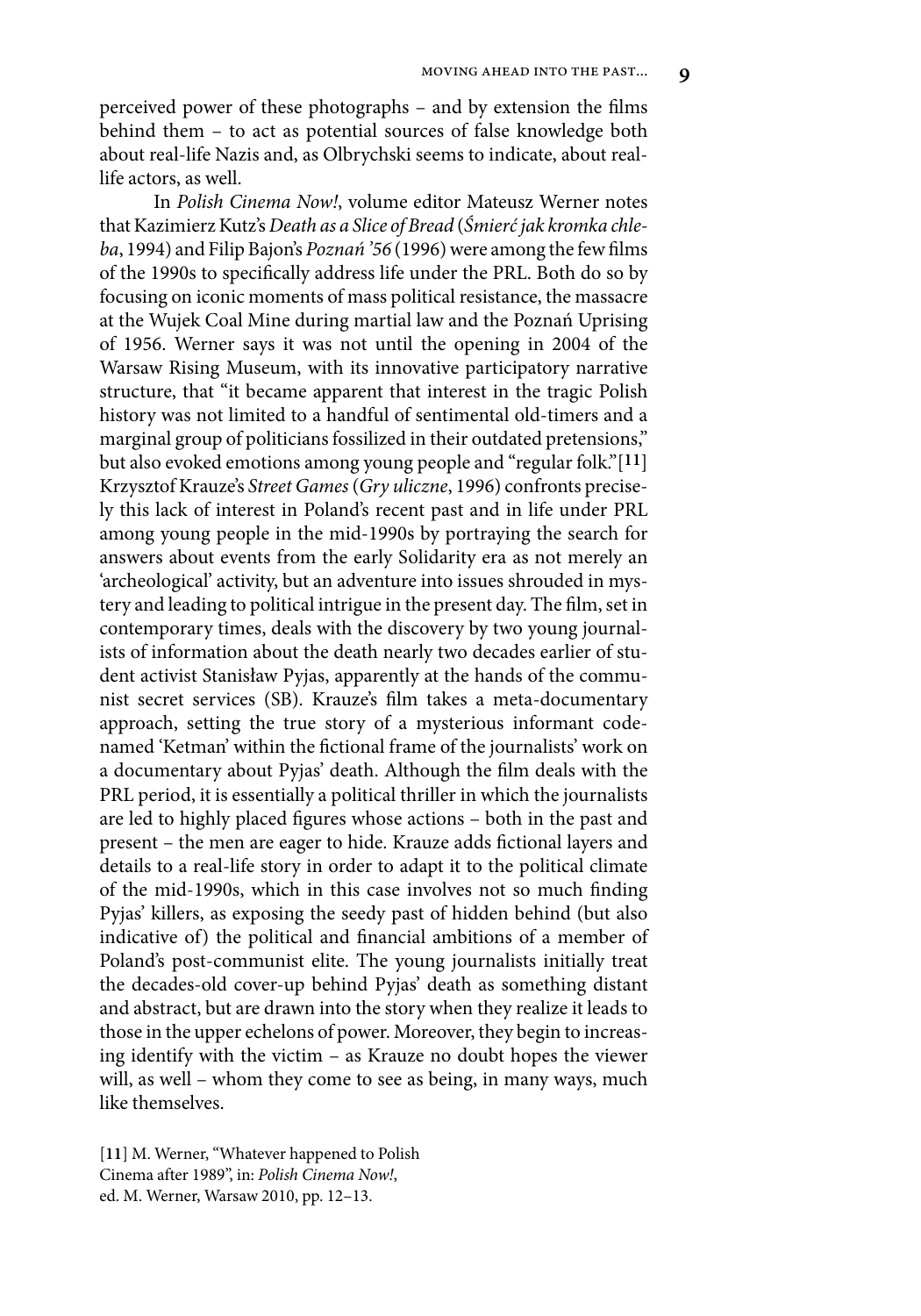## **'New Wave' of Historical Film**

Poland's entry into NATO (1999) and the EU (2004) brought an era of self-searching to Polish society, as many on the right began to argue that greater integration into Europe threatened the autonomy and cultural heritage of Poland. The country was seen by them as an easy target for exploitation by its richer and more powerful Western neighbours, especially Germany. Likewise, the values of a secular and consumerist West were portrayed by conservatives as a threat to the Catholic values said to define Poles. The raising of questions about Poland's place inside Europe resulted in a debate within Poland about what it meant to be a Pole and how the country and its people had arrived to where they were today. Key aspects of Polish identity, including Catholicism and Poland's historical past, began to be scrutinised and questioned. The twentieth century became a battleground in a fight to shape Poles' collective memory. Relations with Lithuania, Ukraine and Germany came to be more frequently viewed (from all sides) through competing collective memories of painful historical experiences, such as the postwar expulsion of Germans from Poland or the Volhynia Massacres. Inside Poland, the publication in 2000 of Jan Gross' *Neighbors* (*Sąsiedzi*), about the killing of Jews by Polish villagers in 1941, unleashed a wave of debate in the media about what really happened, who was responsible, and what role the Germans, the war, and the Jews themselves played in this event and others like it. From both within and without the country, forces were coming to bear that were shaking Polish culture from a 'post-traumatic' fixation with history as a realm reserved for martyrdom and mythological heroism, in which competing narratives were seen as violating sacred territory.[**12**] In the wake of this 'return to history', late in the first decade of the 21st century, Polish cinema witnessed a flourishing of dramas with historical settings, themes and backdrops rooted in the previous century.

These films are set in various periods of the 20th century, from the Polish-Bolshevik War (1919–1920) in the first years of the Second Polish Republic (1919–1939), through the Second World War, to the era of the Polish People's Republic. They included big-budget 'blockbusters' produced as commercial products for purposes of mass entertainment, like Jerzy Hoffman's *Battle of Warsaw 1920* (*1920 Bitwa Warszawska*, 2011), Poland's first feature-length 3-D production, and Patryk Vega's *Hans Kloss. More Than Death At Stake* (*Hans Kloss. Stawka większa niż śmierć*, 2012), based on a popular 1960s television series about the wartime adventures of a Polish secret agent. There were also powerful dramas rooted in Poland's wartime experiences,

[**12**] In addition, the debate about Jedwabne brought to an end what Joanna Tokarska-Bakir calls a "heroic culture of silence", in which the spectres of the dead – and looming large among them, Poland's Jews – 'haunted' the collective consciousness in the form of a suppressed memory. See: J. Tokarska-Bakir, "Poland as the sick man of Europe? Jedwabne, 'post-memory' and historians", http://www.eurozine.com/articles/ 2003-05-30-tokarska-en.html [accessed: 28.12.2012]. Originally published in Polish: *Historia jako fetysz*, "Gazeta Wyborcza" 15.02.2003, p. 20.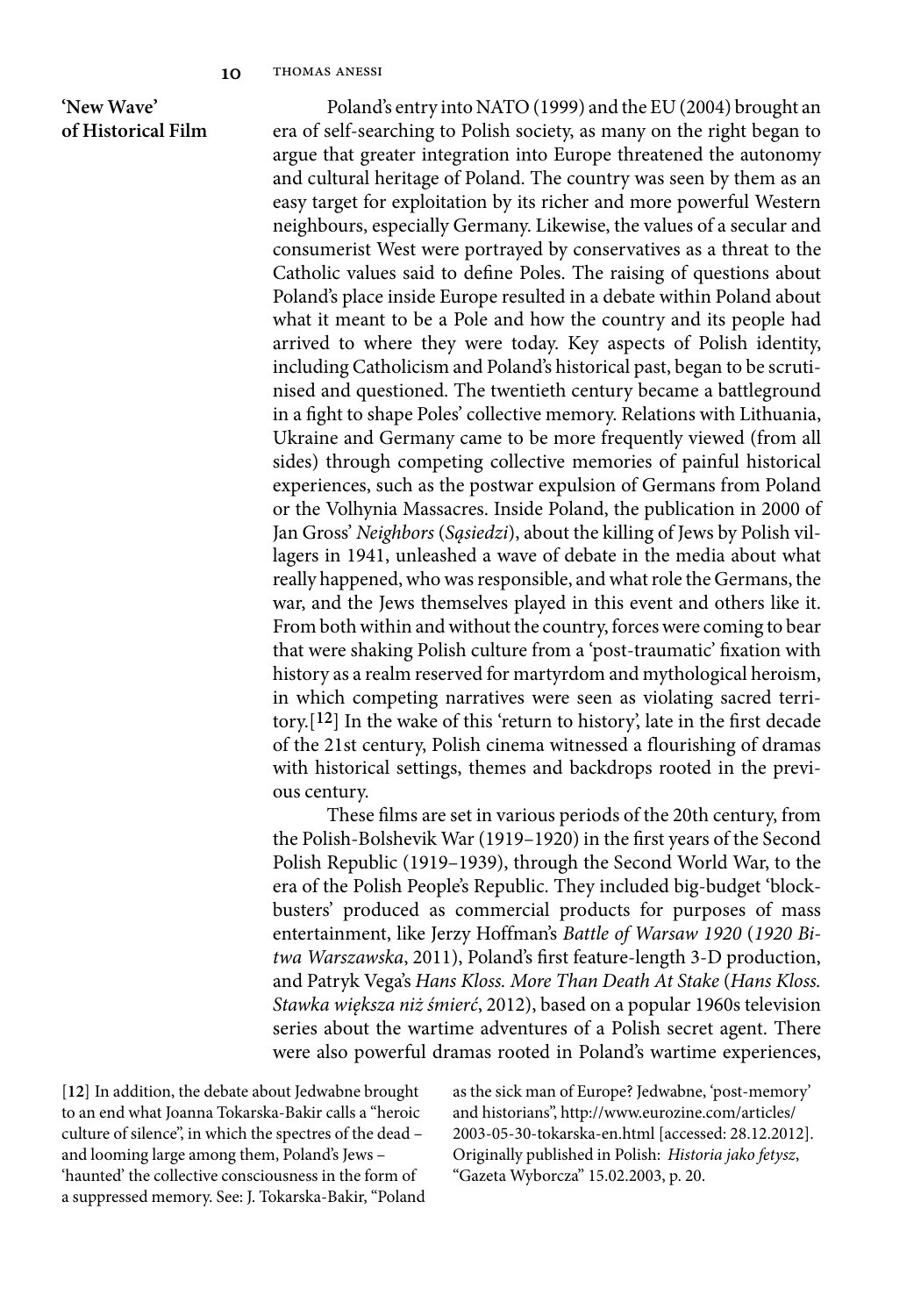including Andrzej Wajda's *Katyń* (2007), Jan Jakub Kolski's *Venice* (*Wenecja*, 2010) and Agnieszka Holland's *In Darkness* (*W ciemności*, 2011). The majority of films, however, were predominantly set in various decades of the PRL era, including the postwar 1940s – Ryszard Bugajski's *General Nil* (*Generał Nil*, 2009), Janusz Majewski's *The Rite of Passage 1947* (*Mała matura 1947*, 2010), and Wojciech Smarzowski's *Rose* (*Róża*, 2011); the Stalinist early 1950s – Borys Lankosz's *Reverse* (*Rewers*, 2009); the tumultuous late 1960s and early 1970s – Jan Kidawa-Błoński's *Little Rose* (*Różyczka*, 2010) and Antoni Krauze's *Black Thursday. Janek Wiśniewski Fell* (*Czarny czwartek. Janek Wiśniewski padł*, 2011); and, finally, the late 1970s and 1980s – Rafal Wieczynski's *Popiełuszko. Freedom Is Within Us* (*Popiełuszko. Wolność jest w nas*, 2009); Wojciech Smarzowski's *The Dark House* (*Dom zły*, 2009); Jacek Borcuch's *All That I Love* (*Wszystko, co kocham*, 2009) and Waldemar Krzystek's *80 Million* (*80 milionów*, 2012). Lastly, a few films, including Rafael Lewandowski's *The Mole* (*Kret*, 2010) and Władysław Pasikowski's *Consequences* (*Pokłosie*, 2012), were set roughly in the present day, but featured plots driven by historically rooted conflicts.

These historically-themed films appear to have captured the imagination of both Polish and foreign viewers. Since 2008, historically-themed films have won all but one of the Golden Lion Awards for best picture at the Gdynia Film Festival, and the two most recent Oscar nominees – Wajda's *Katyń* (2007) and Holland's *In Darkness* (2011) – both concerned historical themes. They were also the first Polish films nominated for Best Foreign Language Film since 1981, demonstrating that Polish auteur cinema has found a language to communicate a Polish perspective on history to foreign audiences. Although the films in this 'new wave' differ greatly in terms of genre, scale and mood, many of them approach historical storytelling in ways that differ from those used earlier. In part, this reflects a shift away from heavy-handed, univocal didactics, especially among the younger generation of directors, such as Smarzowski, Lewandowski, Vega, and Lankosz. Yet, the treatment of historical themes by established directors of popular films, like Majewski and Pasikowski, better known for crime stories and action cinema, indicates that the move toward new approaches to viewers reaches beyond new voices.[**13**]

These shifts are made all the more apparent when contrasted with films that portray iconic tragedies in Polish history in more traditional, sweeping and mythic terms, such as Antoni Krauze's depiction of the brutal suppression of strikes in cities along the Baltic coast in 1970, in *Black Thursday*. *Janek Wiśniewski Fell.* The film uses a number of conventions typical of historical dramas about the PRL

[**13**] In order to maintain a focus on new approaches to history in recent films, I will leave aside Wajda's *Katyń* and Holland's *In Darkness*. This is not to say their work does not reflect change, but merely that

their recent cinematic style is best addressed within the scope of their body of work, which is beyond the scope of this essay.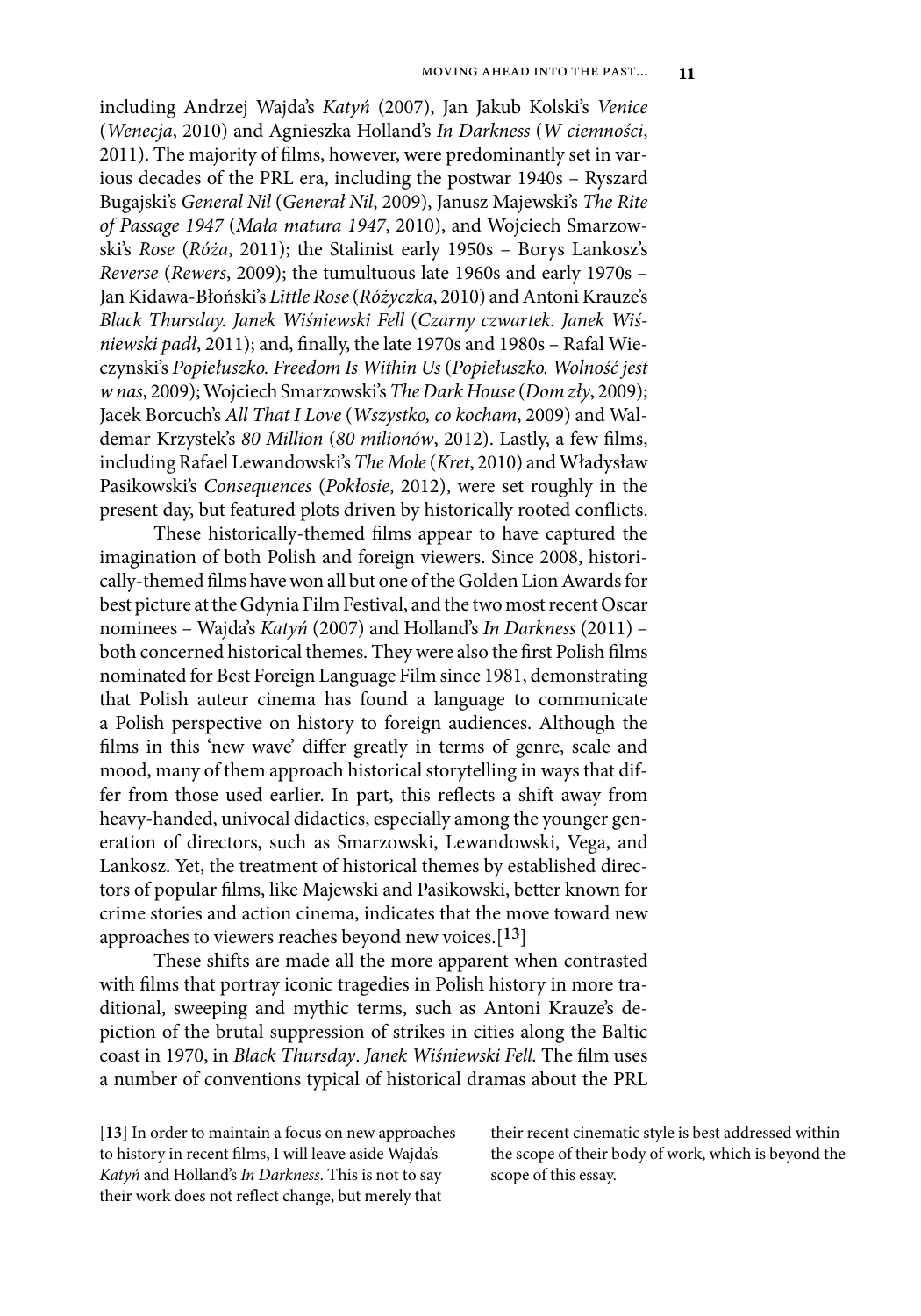period: black-and-white archival newsreel footage, mass gatherings of striking workers, communist officials seated around tables, and ruthless beatings by *milicja* officers. The film's pre-credit opening depicts the Drywa family sharing *opłatki* on Christmas Eve 1969, which is followed by a text panel informing about the pre-holiday food price hikes announced by the regime a year later, which triggered the strikes that led to 'Black Thursday'. Newsreel footage of workers gathered before the regional party headquarters sets an initial, ominous tone, as the films interweaves warm, domestic scenes within the Drywa household with the narrative of the spreading strike and the decision by the Party to suppress it. When Brunon Drywa leaves the safety of his home, shown here as an idyllic sphere, to return to work, as the authorities have requested, he is among those gunned down by the army on the train platform at the Gdynia Shipyards station. The wife's role in the film, initially limited to domestic chores, now shifts to searching futilely for her wounded husband, and later, mourning him in a funeral hastily arranged by the authorities. As a form of docudrama, Krauze's film manages to provide context through scenes typical of the tragic events, including several featuring an effective Gomułka figure in Wojciech Pszoniak. Yet, the film requires no actions from the characters, especially the female ones, beyond those stereotypically assigned to them by their social and economic roles. In the second half of the film, besides following Stefania Drywa in her search for Brunon, the viewer primarily sees a long series of beatings and the famed procession of marching workers through the streets of Gdynia, including their carrying a bloodied flag and the body of Zbigniew Godlewski, the inspiration for the iconic protest song of the film's title, sung by punk rock legend Kazik Staszewski at the film's end. The monumental importance of the worker's resistance and the (even ultimate) price they paid is cemented for the viewer in the film's final scenes, which depict a monument later erected to commemorate the strike and those who died in it. Importantly, Krauze maintains a coherent and factually sound historical timeline in the film, while embodying the collective body of 'actors' in this social drama in believable, if poorly individuated, characters. The commercial success of the film, which drew 675,000 viewers,[**14**] demonstrates that a viewing public exists for docudramas able to clearly relate history in a heroic, unambiguous, and visually engaging manner.

## **New Returns to the PRL**

While Krzysztof Krauze's *Street Games* focused on a search for undercover agents in the mid-1990s, Jan Kidawa-Błoński's *Little Rose* returns to the so-called 'March Events' of 1968 to show the probable intrigues, including erotic ones, potentially hidden behind the ster-

[**14**] *Polski Instytut Sztuki Filmowej*, http://www.pisf.pl/ pl/kinematografia/box-office/filmy-polskie?cat=5465 [accessed 17.11.2012].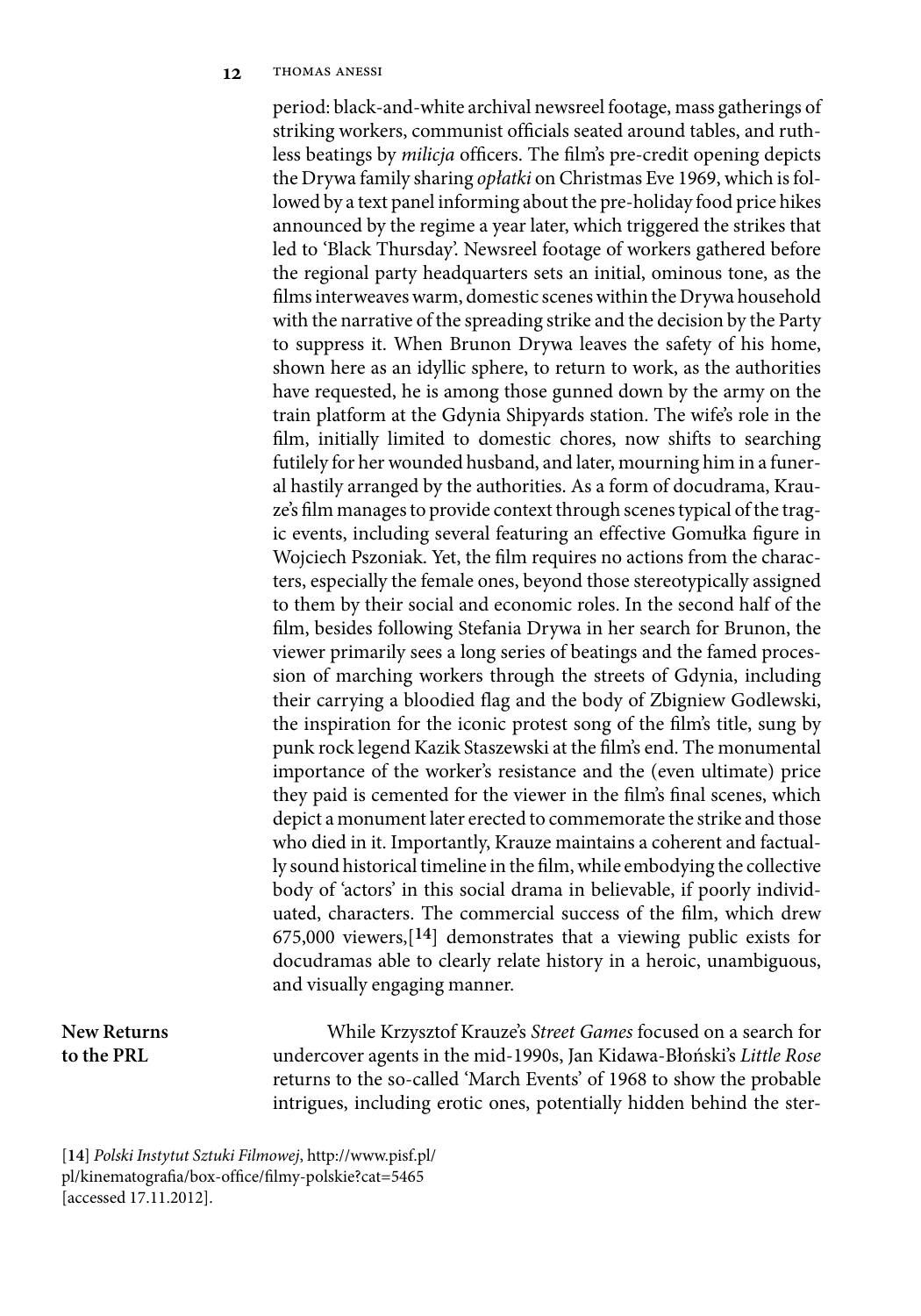ile language of the SB files housed in the Institute of National Remembrance (Instytut Pamięci Narodowej – IPN). Inspired in part by revelations from the IPN archives in 2002, *Little Rose* focuses on the story of a woman who finds herself caught between two men, each representing one side of the 'oppression/resistance' dichotomy. In the film, Kamila is convinced by her boyfriend, Roman, a member of the SB, to spy on the writer Adam Warczewski. Although she initially agrees to become an undercover informant to please her boyfriend, Kamila – an orphan raised by the state, finds herself inspired by Warczewski and his literary world, and eventually reverses her betrayal, leaving Roman and marrying Warczewski. Ultimately, both men are destroyed by the system that divides them, leaving Kamila without either. Though Kidawa-Błoński said the film drew inspiration from the story of Paweł Jasienica's wife spying on him, he emphasized that Bertold Brecht's relationship with a Stasi agent and other stories also provided the starting point for the film's action.[**15**] As a historical drama, *Little Rose* is thus inspired by real lived lives, but its plot is constructed on the basis of a conventional cinematic master plot, a three-way romance that inevitably leads to conflict. Setting the film during the events of 1968 allows for the fates of the film's characters to be embedded in broader historical circumstances that were pivotal in the lives of entire groups of people (students, those of Jewish heritage). The details of the characters involved have been changed in order for them both to function as elements of a love triangle, as well as typifying aspects of the social milieu in which this conflict occurs. Finally, the story challenges the quality of the 'stories' derived from SB files, since they primarily include facts and instruments used to intimidate and compromise. Thus, the question of motivation, a key factor in the successful development and playing of a fictional character, is largely unavailable from the information provided from such reports. By providing Kamila with such a (seemingly) unusually motivated and tragic story of collaboration, Kidawa-Błoński suggests that strong judgments based on IPN records are dangerous, and that despite its name, the institution's holdings themselves are not a literal repository of 'national memory', but merely a source or tool for building it.

Whereas *Little Rose* questions our access to the past through the narratives contained in SB files, Smarzowski's *Dark House* dismantles the uniform image of the *milicja* as a collective force for repression through a complicated multi-layered narrative involving an investigative team and two crimes, one of which is a legitimate focus of inquiry, while the other is a political crime in they themselves are implicated. The film's action begins in 1978 with Edward Środoń narrating highlights of his life story up to the sudden tragic death of his wife, which leads him first into alcoholism, and then to set out towards

[**15**] "Jan Kidawa-Błoński o swoim filmie", Press materials for the film *Little Rose*, http://www.stopklatka.pl/

film/film.asp?fi=35578&sekcja=1 [accessed: 28.12.2012].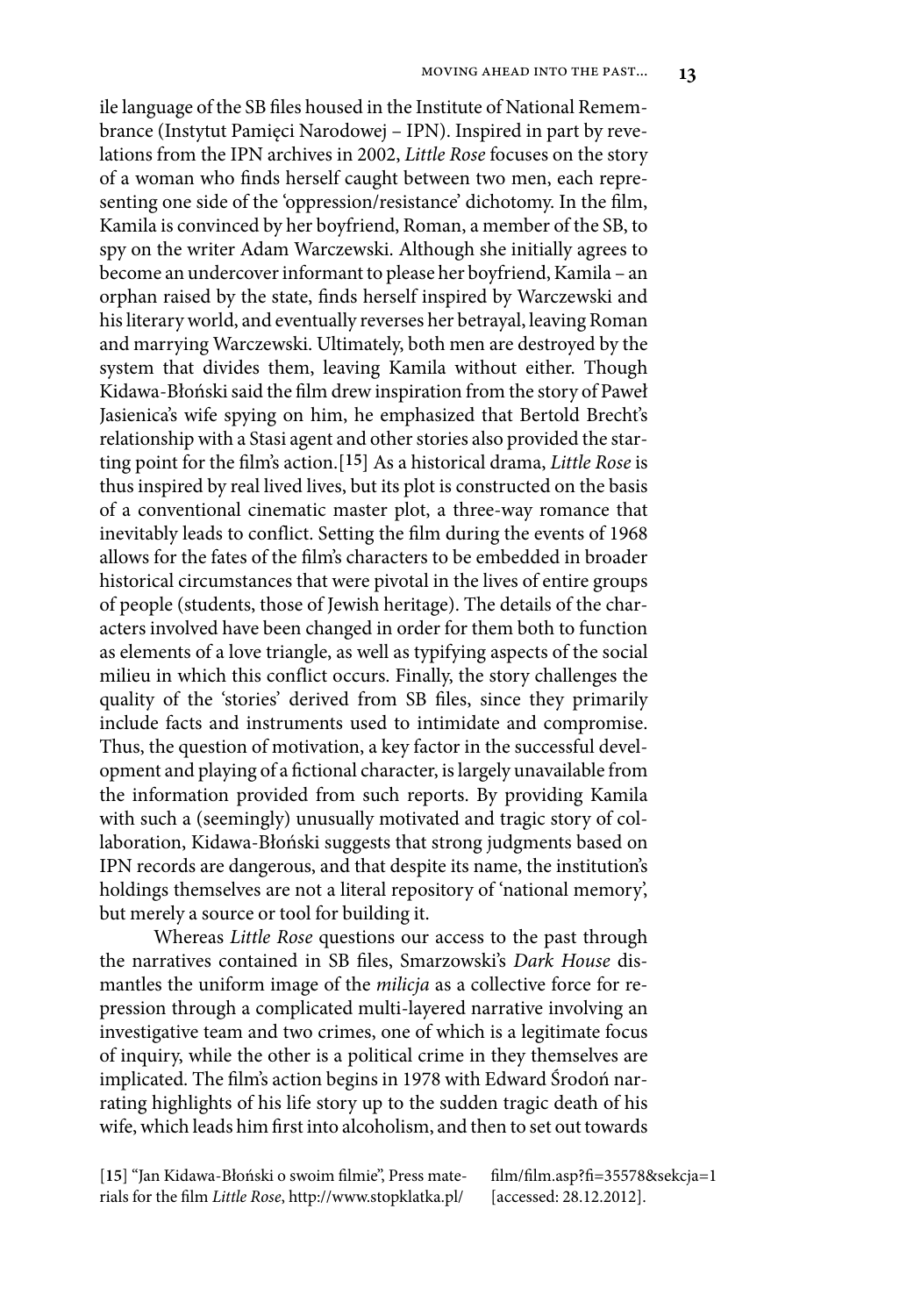a new start in life on a state farm in the Beskids. By chance, he ends up at the home of the Dziabas, where tragic events occur. Four years later, in 1982, he is brought by the *milicja* to recount these events at the scene of the crime. During the split narration that follows, the events of that fateful night four years ago are shown in flashback form as they are recalled by Środoń; simultaneously, a second drama is being played out among the *milicja* and prosecutors collecting and recording the testimony. Throughout the investigation, the camera repeatedly assumes the perspective of a small B&W handheld unit being used by the officers to record the events, underscoring the more general role of the camera in creating a coherent and compelling narrative, in this case one that will be used to judge and convict Środoń, a fact that becomes crucial in the film's final scenes.

In both the film's present and in the flashbacks, events are essentially driven by vodka, with heavy alcohol consumption being both a cause and product of tragic events. The behaviour of Środoń after his wife's death, and of the characters in the Dziabas home, both in the flashback and during the course of the crime scene investigation, is largely determined by their drinking. However, in later scenes, set during martial law, alcohol seems to represent a more utter hopelessness, with the *milicja* officers drinking as they work, with the exception of the most positive character among them, Colonel Mróz, who remains sober until he removes an anti-alcohol implant buried beneath his skin. The social relations in the film are antagonistic, with characters using one another for their own benefit, though this is initially not apparent when Środoń first enters the Dziabas home, and initial suspicion yields to hospitality, which after heavy drinking leads to a scheme to cooperate in setting up a bootlegging operation. This drunken talk, however, actually ends in a murderous plot that turns even more gruesome as the result of inebriation. Later, at the crime scene, when the investigation threatens to reveal a politically motivated cover-up and Mróz proves incorruptible, threatening his higherups, it turns out that his fellow officers have all agreed to help frame him, and eventually, to turn a blind eye to his staged murder, with either a bribe or threat securing their cooperation and vodka numbing their senses, moral and otherwise.

The events that unfold in the 'dark' (*zły* means 'bad' or 'evil' in Polish) house can be seen as a microcosm of the realities of martial law-era Poland, the 'dark home' of all the characters, with emigration and death as the only means of escape. The cinematic techniques used in the film draw parallels between the two stories; for example, the scenes in both temporal planes pick up in pace, becoming shorter and more chaotically filmed as the plot(s) reach a crescendo. The viewer and Środoń both take in the full extent of the past tragedy (and realize he will survive it) at nearly the same moment that both also become aware of another tragedy unfolding, in which Środoń will likely die. An ironic contrast to these two events are shots, full of blood and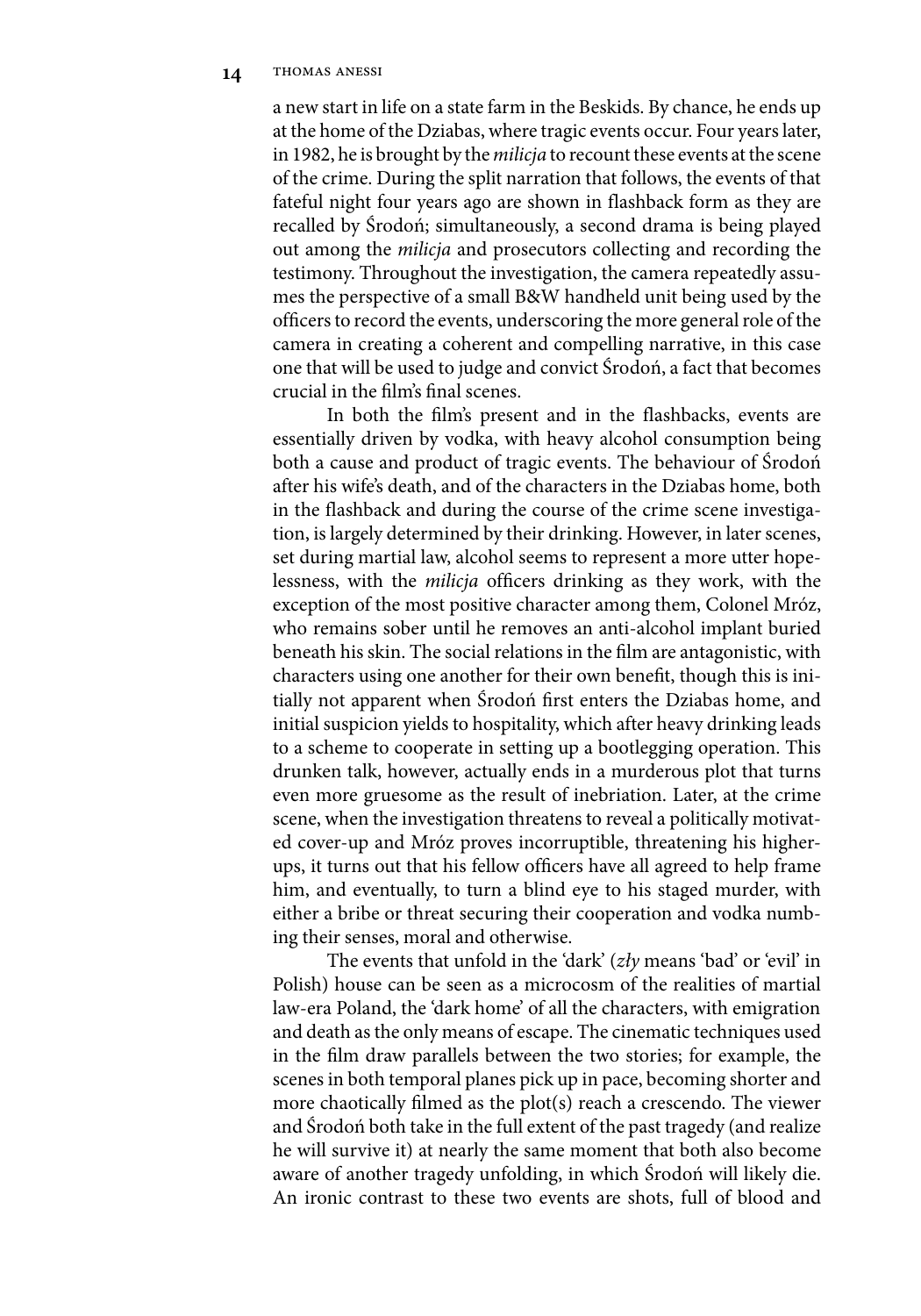screaming, of a female *milicja* officer giving birth to a child of uncertain paternity, whose mother knows it may have just been orphaned, making this seemingly optimistic event seem dark, ironic, and even tragic.

The role of memory in Środoń's recounting of past events, and the hostility of his 'audience' to his version of events, which differs from what the *milicja* prosecutor has decided is the proper chronology, suggest a loose analogy between the dual narratives being constructed in *Dark House* and the telling of history during the socialist period. Although both Środoń and Mróz are judged to have improperly constructed a sequence of past events, ironically, it is Mróz who receives the harshest 'sentence'; Środoń, after having been framed for Mróz's murder, appears to escape in the film's final moments. This fact, however, is difficult to discern due to the complicated *mise-en-scène* of the final scene. An extremely long crane shot splits the action into a centred image of the house with a collection of individuals involved in the investigation grouped before it, and a distant image of Środoń being chased, that seems to show him getting away in the film's final seconds. However, it is almost impossible for the viewer to focus on both fields of action, and an attempt to keep one's eye focused on the distant figure in flight is disturbed by a vodka bottle flung directly at the camera by a drunken *milicja* officer.

The demands created on the viewer's eye by the multiple fields of action Smarzowski creates on screen highlight the need to make choices – and beware of the danger of being tricked or disturbed – in following stories where the narrative path is not clearly spelled out. Significantly, Środoń is warned to flee by two *milicja* officers, while a third actively abets his escape by tackling his pursuer. Thus, in *Dark House*, not all the *milicja* are truly negative characters, yet the division between them is not between honest and corrupt – everyone is corrupt. Instead, a distinction is made between ruthless and blind obedience to authority and a willingness to express defiance towards party higher ups. For this reason, prosecutor Tomala and party official Zięba are the film's true villains, and how the film creates a more subtly constructed portrait of the power structures of the PRL during the dark times of the early 1980s.

The tragicomic moments that occur during drunken camaraderie between men and which provide the backdrop for murder in *Dark House* find a lighter analogy in the interactions of women in Borys Lankosz's *Reverse*. Here, the setting is the Stalinist period, and the home contains three generations of women. The film revolves around Sabina, who shares a flat with her mother and grandmother in which a prewar cultural atmosphere prevails. She works, however, in a publishing house, where her paternal boss, with Marx, not Stalin over his desk, represents the hopeful, idealistic side of the new order and its culture. The matchmaking efforts of Sabina's mother bring men into the home representing different professional and personal rela-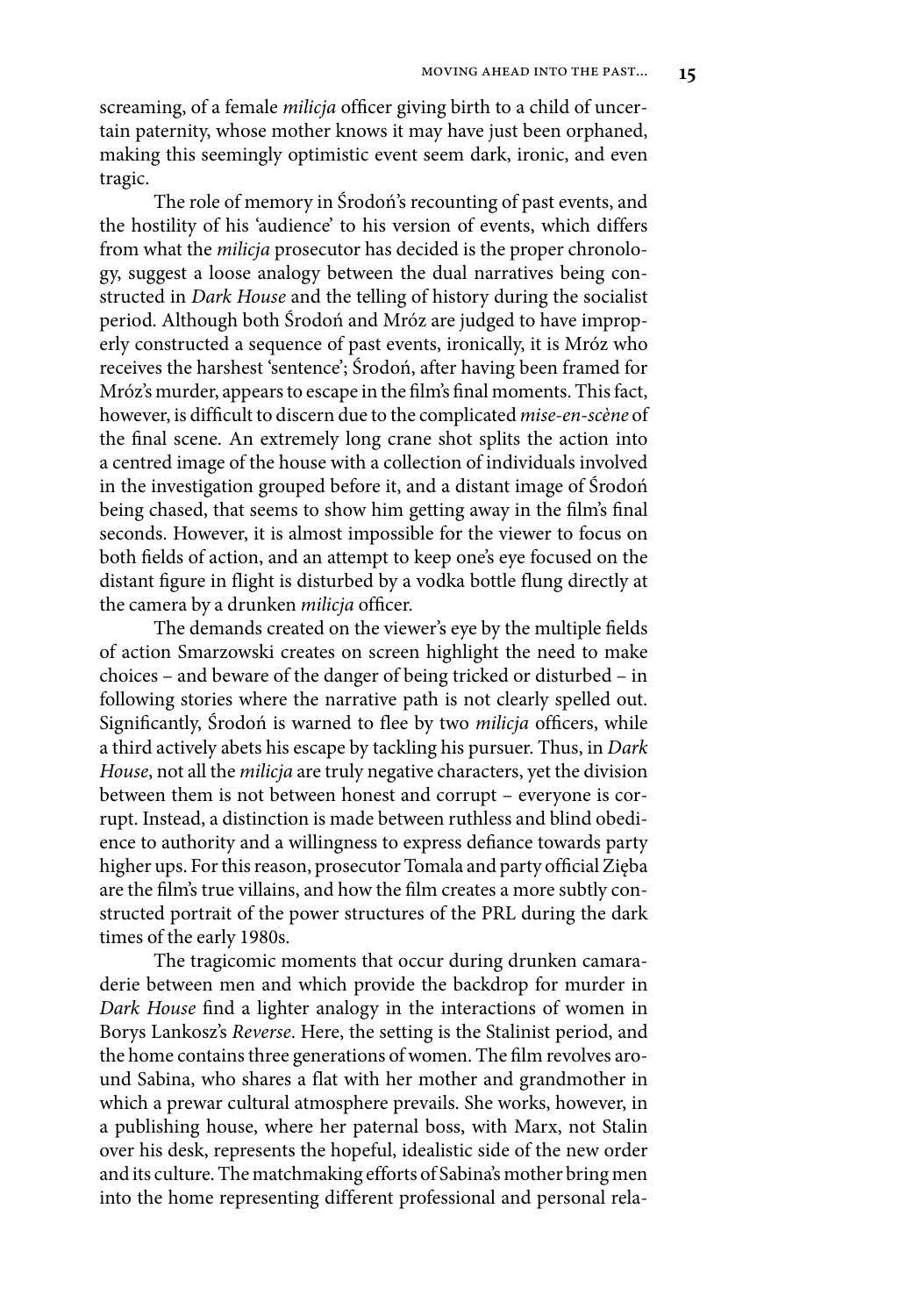tionships to Poland's postwar milieu: a cultureless and number-obsessed bureaucrat, a poet who refuses to compromise his art, and finally, a well-dressed, handsome suitor named Bronisław, who proves to be an agent of the security services. His trench coat and good looks give him the look of a film-noir detective in an ironic play on cinematic conventions. The comedic elements of the story, however, turn both tragic and macabre, as the action's focus moves from the hapless courters to Bronisław. He wins the bookish Sabina's heart, but when he turns brutal and rapes her, she poisons and kills him. When the girl and her mother decide to move the body to the attic studio where Sabina's brother paints socialist-realist paintings, the close encounters they have in the studio and on their way up the stairs to it, create a mixture of dramatic tension and dark humour that create an atmosphere of the grotesque.

Shot in a richly textured black and white that provides the film with a period feel, *Reverse* operates through the incongruence of the parts that comprise it. The old-fashioned attitudes of the mother and grandmother, who seek to prevent Sabina from becoming a spinster at any cost (it turns out, literally) are contrasted against various individuals representing different faces of the new system. Sabina herself is squeezed by all of these forces, and, as a result, is forced into committing a desperate act. A second layer of the film is that of Sabina meeting her visiting son, who was conceived during the sexual assault against her and born on the day of Stalin's death. He is the spitting image of his father, who he believes was a hero of the underground murdered by the communist regime. Through the figure of the son, Lankosz emphasises the difference between communicated and collective memories of the past. Sabina's purposeful denial to her son of his own 'story' is motivated by her desire to relieve him of its burden, which is also a product of past times – an aspect of the Stalinist security state. *Reverse* succeeds in achieving a sense of historicity without relying on true events or real characters, and does so by pushing the boundaries of what some might consider acceptable "historical emplotment" for a film about Stalinist terror. Like Holland's *Europa, Europa* (1990), about a Jewish boy who is forced, at times comically, to constantly shift identities during the war, *Reverse* shows the potential for embedding compelling narratives in historical moments, even when the tropes used, in this case, grotesque and ironic humour, seem to risk trivializing the reality of that period.

In adopting more personal, individualistic approaches to history, recent films have begun shifting from memory to 'postmemory' – the mediated experience of the past through the memories of our family and the community around us – as the site of contact with the past. A prime example of a film focused on the post-memory of the communist past is the Polish-French director Rafael Lewandowski's film *The Mole*, in which a son, Paweł, discovers rumours about his father, a Solidarity hero, being an informer for the SB to be true. Paweł ulti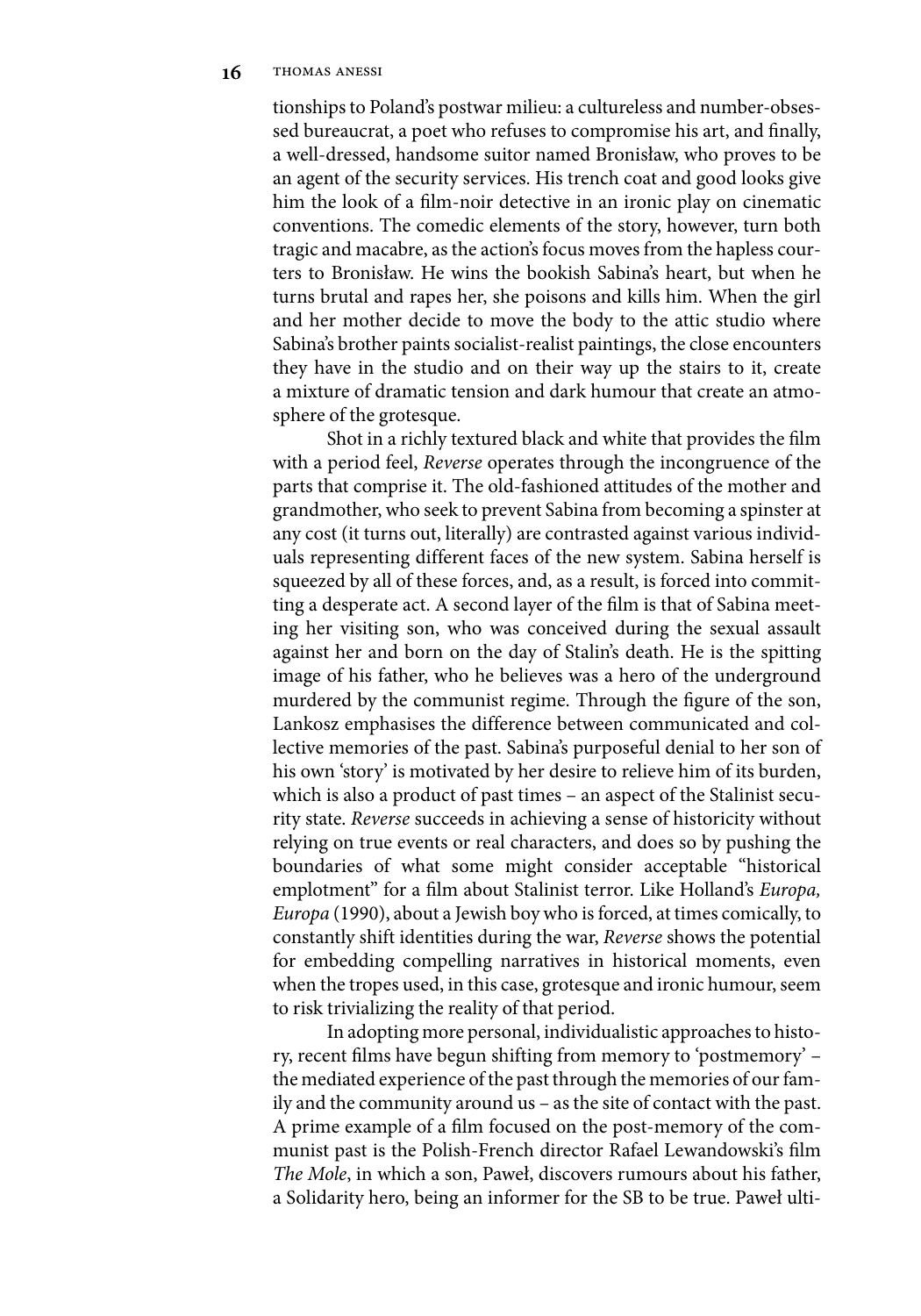mately confronts and finally kills the former SB officer who is blackmailing his father. With clear analogies to real-life claims of collaboration by Lech Wałęsa, which grew stronger after Law and Justice came to power in 2005, the film nevertheless remains firmly embedded in the father-son relationship, which drives the action. A counter-point to the son's mediated memory of the father's Solidarity past is the collective memory of the Polish émigrés in France, who greet the father as a hero when he visits, ostensibly to buy used clothing for resale back home, but he in fact chooses to remain with them, rather than return to face the allegations against him back home. Their conviction that the communists who they believe still run Poland are behind the charges, and their exaggerated patriotism infuriates the son. When he is told that he is "too young to understand", he snaps back, saying: "your Poland no longer exists. We have to look ahead, and not keep looking backwards." The father decides to stay in France in a wilful denial of memory, while after returning to Poland, Paweł destroys what represents a potentially dangerous source of memory of his father's past. In killing the agent, Paweł does not change the past, but he eliminates him as a connection to it, and thus believes he is removing a threat to his father.

A blurring of the division between popular and 'ambitious' cinematic treatments of historical themes is best evidenced in the recent projects of Władysław Pasikowski. In the early 1990s, Pasikowski's action films entranced audiences with their slick Hollywood-inspired aesthetics and plots laden with violence and macho bravado. Pasikowski's *Pigs* (*Psy*, 1992) and *Pigs II: Last Blood* (*Psy II: Ostatnia krew*, 1994) depicted a brutal, dark side to Poland's new free-market reality. In the films, Boguś Linda plays former SB officer Franz Mauer, a cynical tough-guy, driven by a search for both love and a place for himself in a corrupt and violent world, where 'business' involves drugs and weapons, betrayal and revenge. The role made Linda the first boxoffice superstar in the Polish Third Republic, and established Pasikowski as the leading representative of a slicker, more commercial filmmaking style, which he continued through 2004 in a number of thrillers and crime dramas.

However, when Pasikowski returned to filmmaking in 2007, it was not to shoot another tough-guy film, but to assist Andrzej Wajda by writing dialogue for the screenplay to *Katyń*. The film marked the 86-year-old director's return to serious filmmaking about modern history, this time about a story involving his own family – Wajda's father was a victim of the Katyń massacre. Although Pasikowski's role in writing the script remained in the background, it nevertheless contrasts with Wajda's past preference for adapting serious works of literature, or, as in the case of *Korczak* (1990), turning to an established 'serious' film artist like Agnieszka Holland. Wajda's turning to Pasikowski would appear both to indicate his seeking help in reaching

**Conventions and the Politics of History**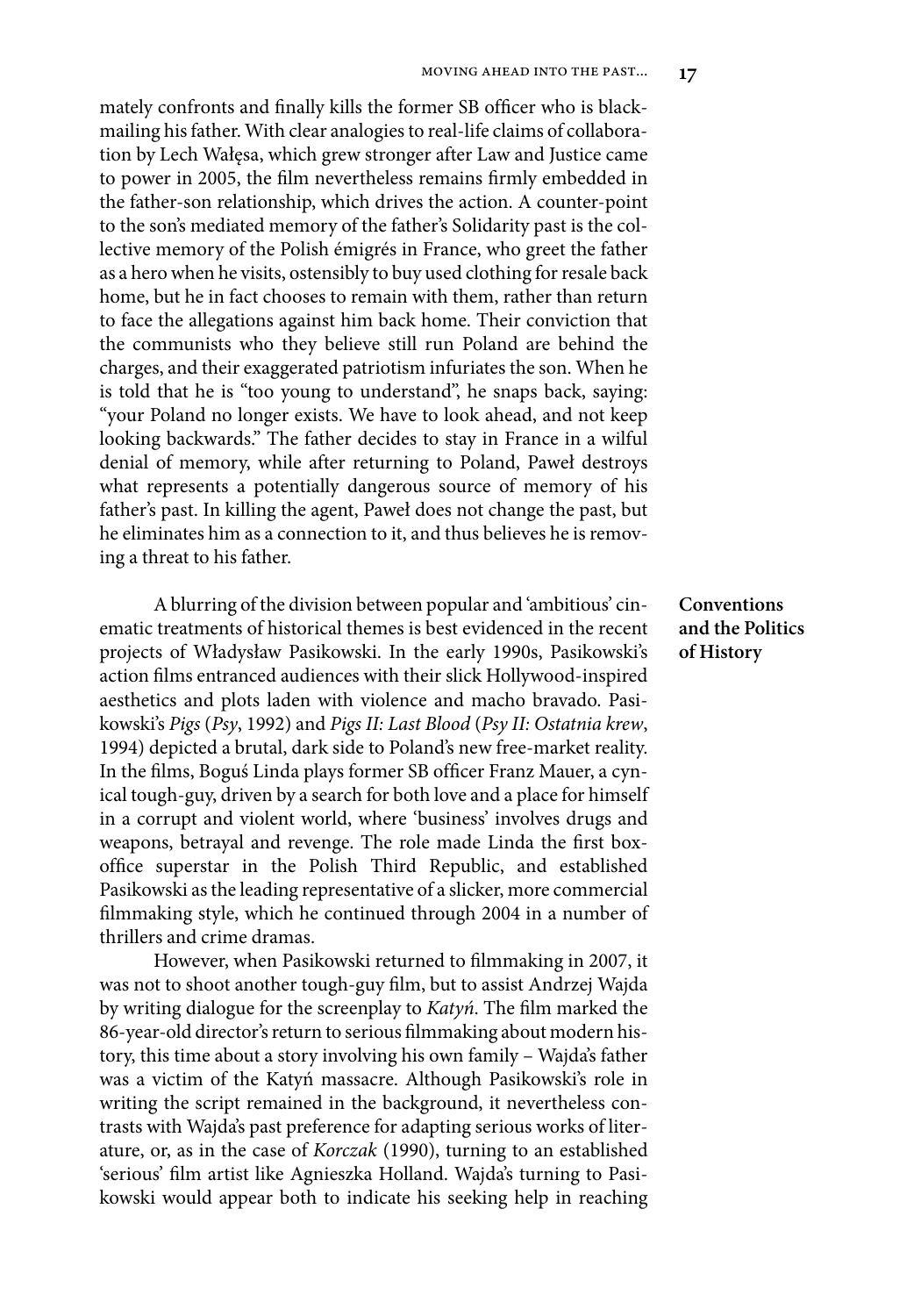popular audiences – including youth, a target of several of the director's most recent films[**16**] – and signal a shift in the younger director's focus towards more serious aims.

In 2012, Pasikowski worked on two feature-length film projects that embraced history from within disparate narrative conventions. The first,*Hans Kloss. More Than Death at Stake*, for which he wrote the screenplay, was a long-awaited film adaptation of a 1960s television war/spy series featuring one of the most iconic figures in PRL pop-culture (and current retro nostalgia), Hans Kloss, a German intelligence officer who in actuality is Stanisław Kolicki, a Polish spy working for Moscow. This film also features a split time frame, with Stanisław Mikulski, who starred in the original series, portraying both the real, German Kloss and Kolicki as elderly men in 1975; meanwhile, Tomasz Kot plays the figure from the aging Kloss' memories and recounted wartime adventures. Although the film's masterplot is focused, like the Indiana Jones movies, on the search for a mysterious treasure (the lost Amber Room), with flashbacks to 1945 filmed in the style of classic Hollywood war movies, *Hans Kloss* also takes viewers to communistera Poland, where the SB force Stanisław Kolicki once again to impersonate the real Kloss, who has clues to the whereabouts of the Amber Room. The multiples layers of identity and the return to PRL in the film both reflect aspects of retro nostalgia that Pasikowski seeks to engage in his approach to viewers. The film plays on Mikulski's recreating aspects of his original role, and ironically contrasts the cult status of the series and its hero in the PRL with the film's revelation that Kolicki was imprisoned after the war due to Stalinist paranoid fears about his loyalty. Although this represents an attempt to restore some of historical truth the original series denied in the PRL, *Kloss* nevertheless remains firmly rooted in the tradition of American adventureoriented war stories, where the historical background is indeed intended merely as 'window dressing', aimed at increasing the film's dramatic effect; its 'truth' value is, thus, a function of its verisimilitude within the structure of plot conventions rather than in relation to any past reality.

Pasikowski's second film, set in 2001, was *Consequences* (*Pokłosie*), the story of two brothers who confront a dark secret from the past, and as a result, bring upon themselves the wrath of their neighbours, triggering a series of events that both deepens the secret and places their lives in jeopardy. The story itself borrows heavily on revelations from Jan Gross's *Neighbors* and, later, *Golden Harvest*(2011, coauthored with Irena Grudzińska-Gross), the first of which chronicled the murder of Jews by Polish locals in the town of Jedwabne, and the second, the illegal acquisition of Jewish property after the war

[**16**] A focus in Wajda's cinema on the needs of younger audiences can be seen in *Pan Tadeusz* (1999) and *The Revenge* (*Zemsta*, 2002), both adaptations of classic

works of 19th-century literature that are required reading in Polish schools.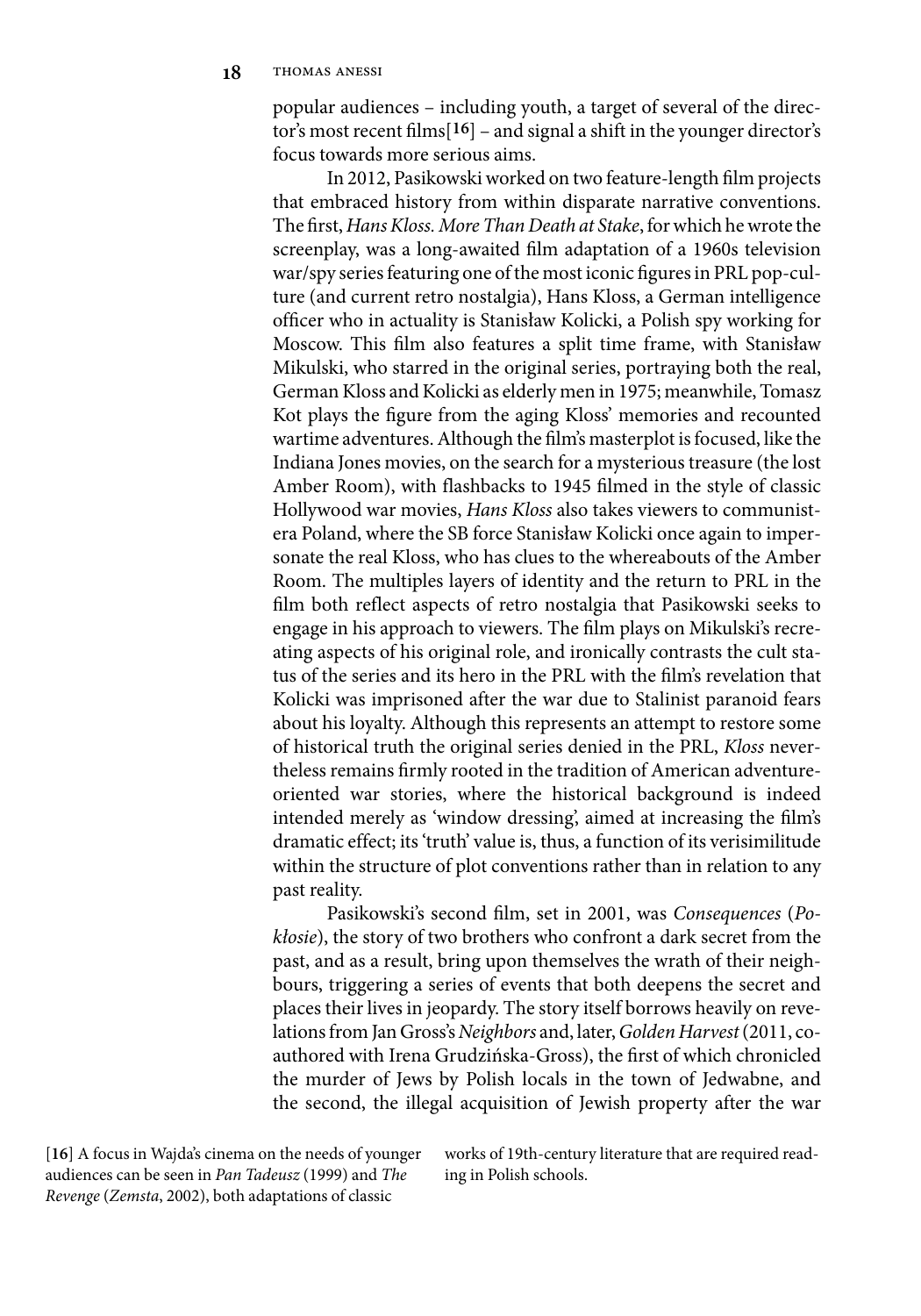throughout Poland. The books were criticised as being an 'anti-Polish' attack by outsiders, embittered exiles with Jewish roots (both authors were expelled from Poland in 1968). In the film, Pasikowski successfully both maintains and dismantles this line of division through the character of Franciszek, who returns to Poland after living in Chicago for 20 years, to help his brother, Józef, whose wife has left him and travelled to America. It is her murky tales about Józef 's problems and his conflict with the inhabitants of his village that lead Franciszek to travel to his brother after being estranged from him for two decades.

When this 'prodigal son' returns to his native village, he is greeted by a Star of David spray-painted on the local bus stop, as well as by a mysterious figure, who steals his belongings, foreshadowing the story he will uncover. He learns his brother has constructed a make-shift cemetery in a field out of *matzevahs* used years ago to reinforce a road. The initial hostility of the local community to Józef is now aimed at both brothers, who together try to uncover why the digging up of the *matzevahs* evokes such strong emotions. The film moves more decisively towards the 'buddy' movie or thriller genre one might expect from Pasikowski, as the brothers uncover the village's secret, the appropriation of Jewish land in the aftermath of the Second World War, which also implicates their own family. The brothers' discovery of the ruins of their own family home in what is now a marshy wasteland shifts the narrative from and 'us/them' to a collective guilt shared by the estranged brothers and their neighbours, but when they dig up the remains of bodies long buried there, the full extent of the past crime becomes evident.

Pasikowski's film demonstrates the power of embedding historical narratives within existing popular genres, what film critic Bartosz Staszczyszyn called Pasikowski's "finding the golden mean between an attractive cinematic form and loyalty to historic facts" which gives the film "the ability to reach a broad audience and change the way they look at history."[**17**] The film, originally proposed to the Polish Film Institute under the title *Kaddish* in 2006, intentionally borrows scenes from Claude Lanzmann's *Shoah* (1985) and Paweł Łoziński's documentary *Place of Birth* (*Miejsce urodzenia,* 1992),[**18**] about author and Holocaust survivor Henryk Grynberg's return to his birthplace after 50 years. Yet the effect of these scenes – transposed from real situations before the war to fictional characters living in 2001 – is to add dramatic tension, rather than realism, to the film. The director himself noted his preference for the former: "I love American films. The love directors who make fast, powerful, gritty films. Scorsese is the most important director for me."[**19**]

[**17**] B. Staszczyszyn, "Prawda, która boli", *Culture.pl*. http://www.culture.pl/kalendarz-pelna-tresc/-/eo\_ event\_asset\_publisher/L6vx/content/poklosie-prawdaktora-boli, 09.11.2012 [accessed: 28.12.2012].

[**18**] R. Grzela, *Pasikowski: Coś takiego zdarzyło się w moim kraju*, "Gazeta Wyborcza" 26.10.2012, p. 10. [**19**] Ibidem.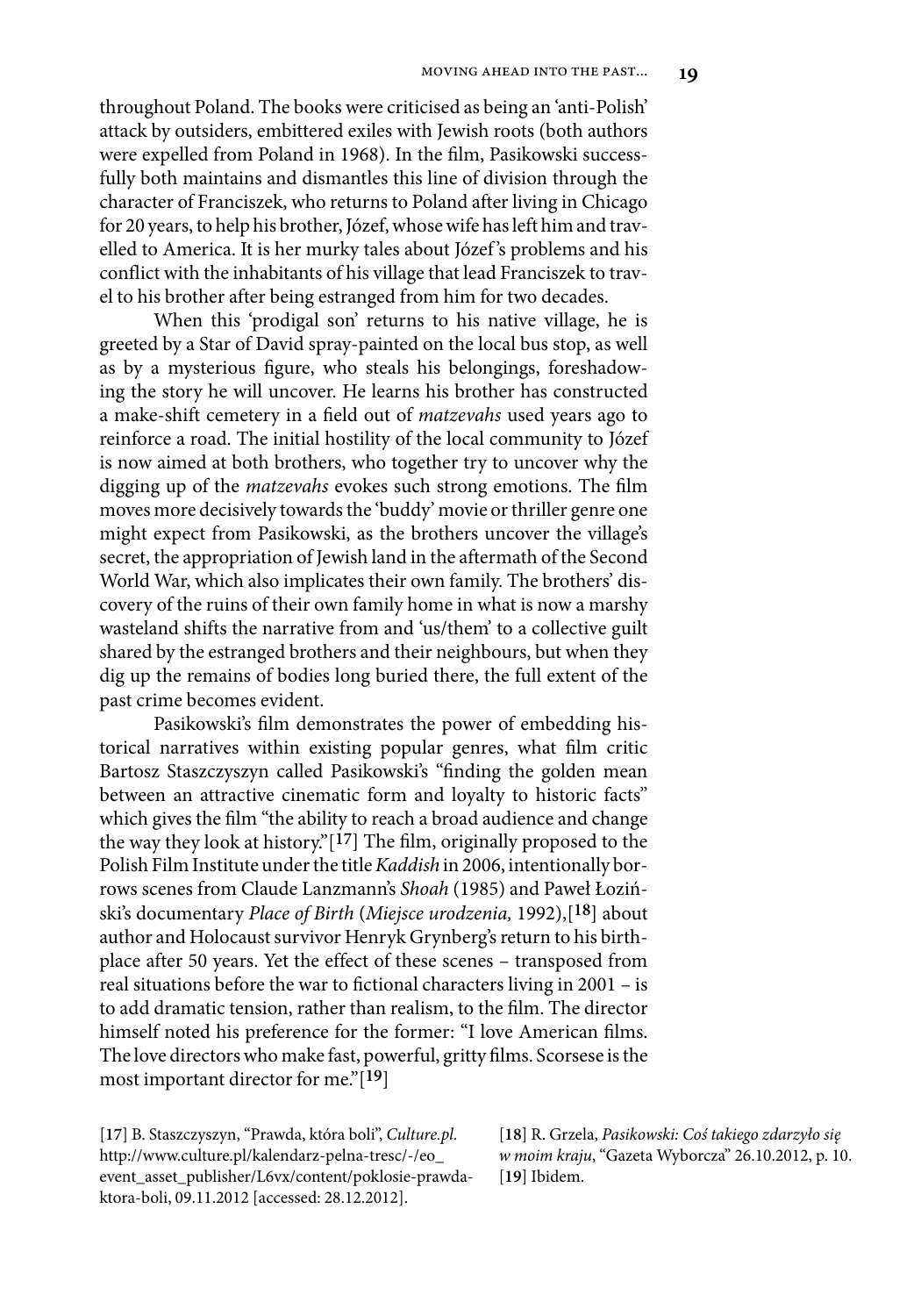Andrzej Wajda called *Consequences* "the last film of the Polish Film School" for its sharing of that movement's ambition to open a social dialogue about Polish identity, to ask questions "about who we are". Commenting on the issues raised by the film, including the organized murder of Jews by Poles, past anti-Semitism in Poland, and its persistence today, Wajda added, "some say it's best to forget about this, but artists, Polish cinema, we're here to remind people."[**20**] Yet, provoking such a reckoning is what historian and consultant to the film Barbara Engelking says was the project's aim: "This is a film about us, a film about what we do with our memory."[**21**] In the film, Jóźef tries to explain his motivation to his brother, stating simply, "These people once lived. I had to do it." Although his actions are hard for him to verbalize, they are not shown to be unmotivated. The local parish priest provides an explanation that is imprecise, but which can be clearly read by audiences: "He's doing what God tells him to do." Thus, although Pasikowski leaves the issue of motivation unresolved, he suggests it lays at the very heart of one's humanity.

When Eva Hoffman calls on us in *Shtetl* to "remember strenuously, to explore, decode and deepen the terrain of memory", she is referring to a man who in part inspired the book, the (then) young Polish historian Zbigniew Romaniuk, who was responsible for unearthing and preserving the memory and history of the former Jewish inhabitants of the small town of Brańsk. In creating a tense drama based on this same impulse to remember and explore the past, and by raising the stakes in this 'strenuous' effort to those of life and death, Pasikowski demonstrates the potential of popular cinematic forms for exploring the past. In doing so, he is following a path previously explored by one of his idols, Oliver Stone, although he avoids the American director's tendency to embellish history. Moreover, by rooting the film's plot in the story of two conflicted brothers, the director refocuses the discussion about the darkest pages in the history of Polish-Jewish relations from an 'us/them' dynamic, to one of 'a conflict within'. Józef 's murder towards the film's end is implied to be not merely a consequence of his conflict with his neighbours, but also of Franciszek's abandonment of him, for which the surviving sibling atones by carrying on his brother's work to bring justice to the memory of the dead. In this way, Pasikowski's film demonstrates on multiple levels the consequences and responsibilities that memory brings.

## **Conclusion**

What might be called 'new Polish historical cinema' represents, as a whole, a move from one kind of 'historia' to another: from telling history to telling stories. This shift echoes a general trend (often clum-

[**20**] *Interview with Andrzej Wajda by Monika Oleniczak*, "Kropka nad i", TVN24, 08.11.2012. [**21**] *Prof. Engelking o 'Pokłosiu': Ten film w pewnym sensie ma niewiele wspólnego z Żydami*, "Gazeta

Wyborcza" 22.12.2012. http://m.wiadomosci. gazeta. pl/wiadomosci/1,117915,12909536,Prof\_Engelking\_ o\_Poklosiu\_Ten\_film\_w\_pewnym\_sensie.html [accessed: 28.12.2012].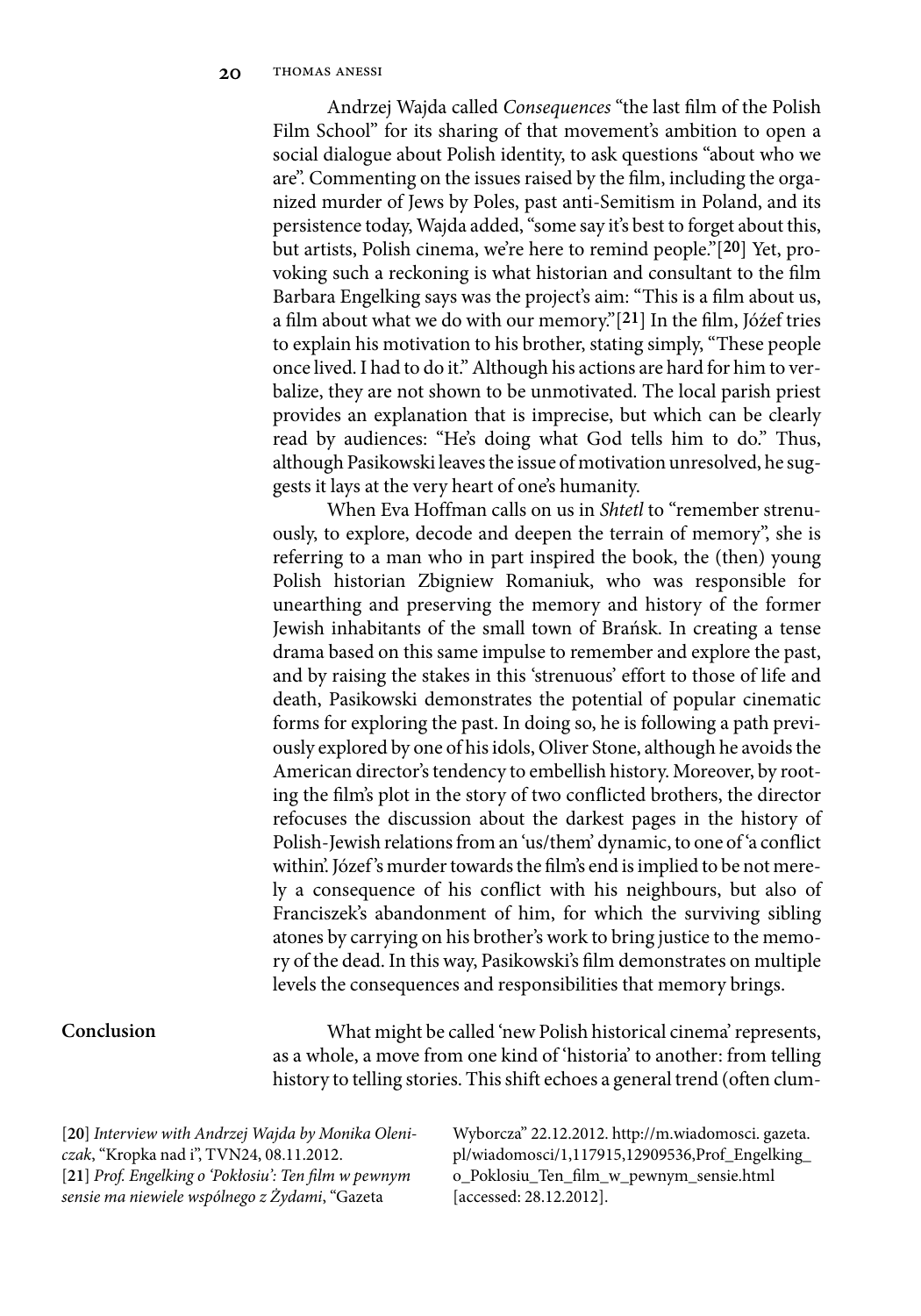sily) enshrined in the concept of a post-modern approach to the past, in which over-arching meta-narratives are treated as constructs in the service of the dominant socio-political and economic paradigm of power. Such an approach suggests the need in cinema for depicting a kaleidoscope of lived experiences, rather than focusing on iconic figures and touchstone moments of collective experience and trying to etch them into the mass consciousness. In the films discussed here, filmmakers seem intent on doing more than merely depicting events set in the past. Rather, they address the way in which the collective consciousness about history is structured, about how the past is understood. Genre and cinematic technique are used not to achieve a reality effect, but to provide innovative formulae by which to explore a world that can only be accessed through stories, and the understanding of which is a direct result of the modes of depiction employed.

In contrast, while effective as a docudrama, *Black Thursday. Janusz Wiśniewski Fell* remains rooted in a nostalgia for history as an overarching meta-narrative, a force for constructing a shared national identity. For this reason, the film features no compelling individual story, but rather depicts the characters as part of a 'collective body' that is repeatedly beaten and fired upon by the communist regime's security forces, which also remain faceless. A key role is given to the doctors and families in the film, who imbue the main story – the raw and brutal exercising of power – with appropriate doses of helpless indignation and heartfelt solidarity. History told in this manner is expressed through a chronology of events linked by a chain of cause and effect, a textbook version of history, rather than through the lived experience of a given time expressed through the lives of individual characters, a literary approach to history.

In films such as *Reverse*, *Dark House*, and *Consequences*, history is explored not as passive 'content', but rather as a constructed reality. Narrative techniques construct an experience of the past by means of fictive elements, with the characters and plots signifying wider, authentic historical issues. In *Reverse*, Sabina's domestic cultural sphere is out of step with that of Stalinist PRL, requiring her to maintain a line of division between the prewar world inside and the socialist(-realist) milieu beyond her home. But preventing the outside world from entering this private realm is as impossible as keeping the 'freedom' inside her of the coin she swallows. Socially defined gender expectations common to both worlds paradoxically drive the film and her character towards the ill-fated romantic entanglement with Bronisław. Similarly, the murders at the centre of the investigation in *Dark House* are not the film's true centre, but rather a vehicle for a study of the investigation itself. The viewer is faced with a much more interesting and more puzzling riddle set within the complex social milieu of the investigative team, guided by rules that typify the 'dark' days of martial law. The individuals on the *milicja* team and their